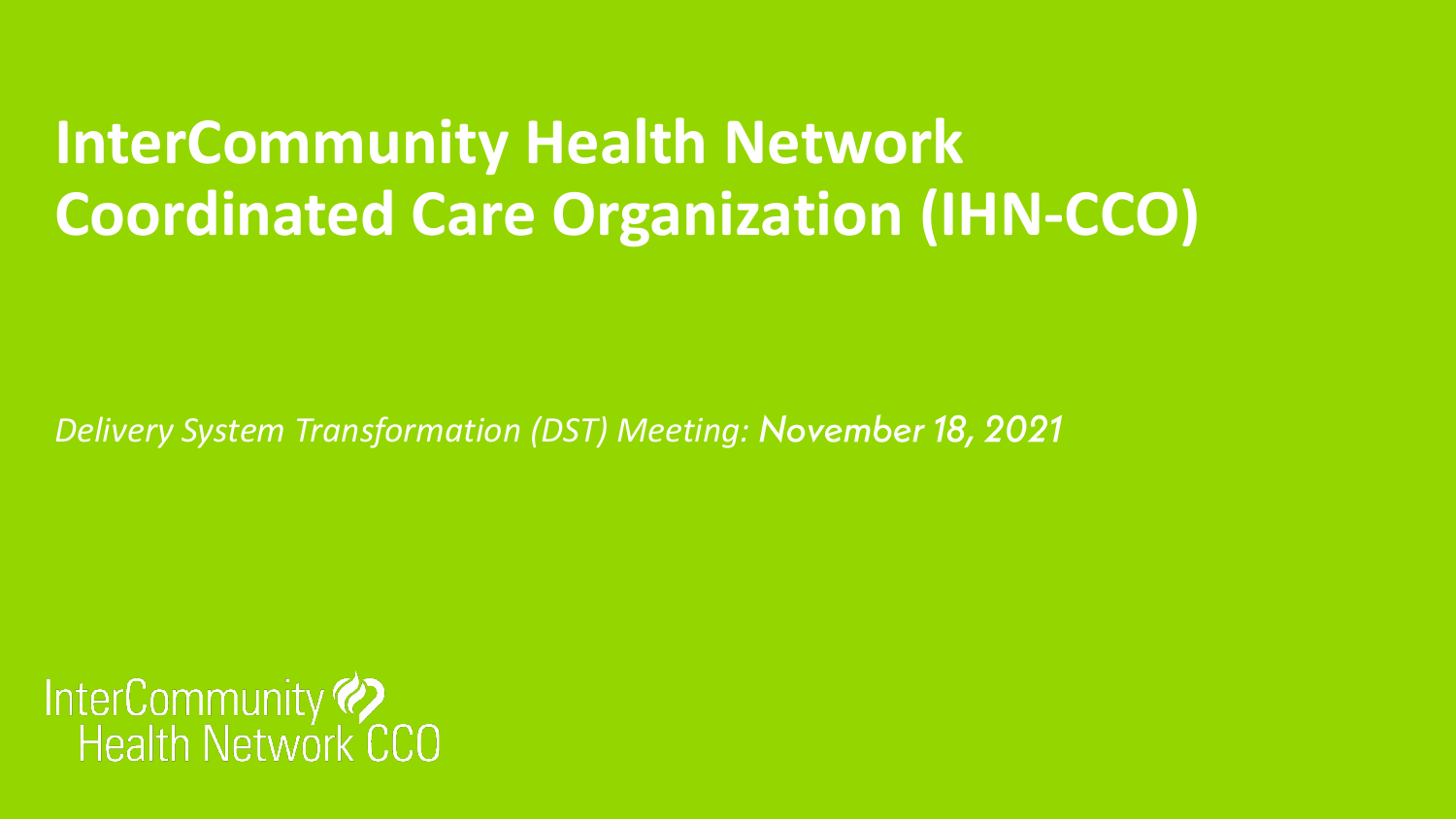### **Transformation Updates**

- DST Meeting Coordination
- 2022 contract awarded
- Waiver Concept Papers released [\(final waiver concept papers](https://nam11.safelinks.protection.outlook.com/?url=https%3A%2F%2Fwww.oregon.gov%2Foha%2Fhsd%2Fmedicaid-policy%2Fpages%2Fwaiver-renewal.aspx%3Futm_source%3DOHA%26utm_medium%3Degov_redirect%26utm_campaign%3Dhttps%253A%252F%252Fwww.oregon.gov%252F1115waiverrenewal&data=04%7C01%7C%7C0b17dc98751c4ea716e508d99e32920a%7C8ffc5ea6dcec475495d8337958ecb2fc%7C0%7C0%7C637714763288984486%7CUnknown%7CTWFpbGZsb3d8eyJWIjoiMC4wLjAwMDAiLCJQIjoiV2luMzIiLCJBTiI6Ik1haWwiLCJXVCI6Mn0%3D%7C1000&sdata=3K4TLUEBnfcIwqTbqIqT9%2BYaUw7Rty%2FHi8P5ffb%2FJR8%3D&reserved=0))
- Traditional Health Worker (THW) workforce integration
- Sustainability Workgroup starting in January
- Community Training Collaborative
- Connect Oregon Workgroup

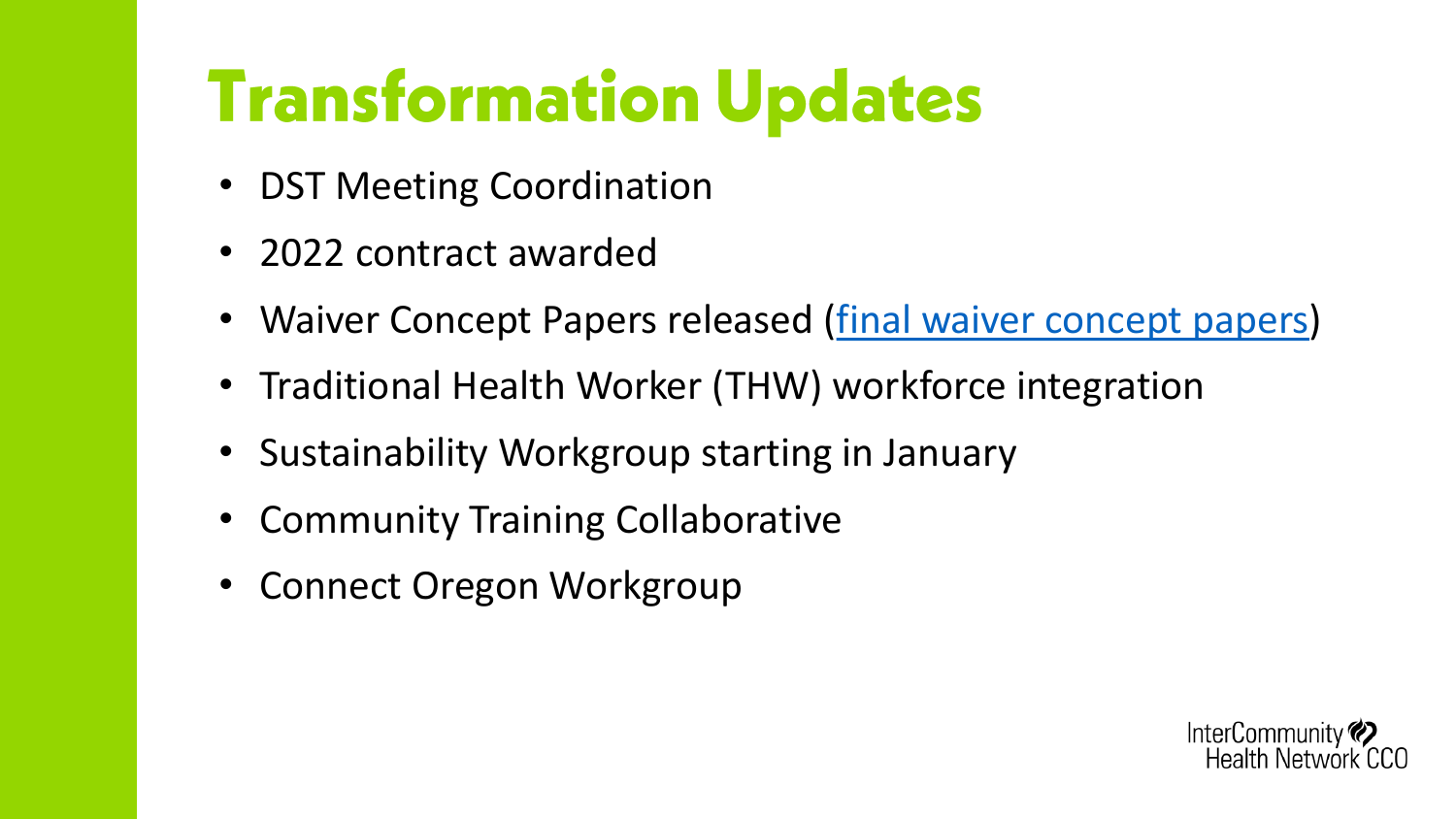# **Sustainability Workgroup**

### **Workgroup Goal:**

*To discuss and address barriers and share best practices.*

#### **Workgroup Details:**

- Sustainability Workgroup to kick-off in January 2022
- Monthly/Quarterly meetings First meeting on Workgroup charter and goals
- Desired representation includes past pilot participants and current pilot participants

#### *Please email [transformation@samhealth.org](mailto:transformation@samhealth.org) to express interest.*

InterCommunity Health Network CCO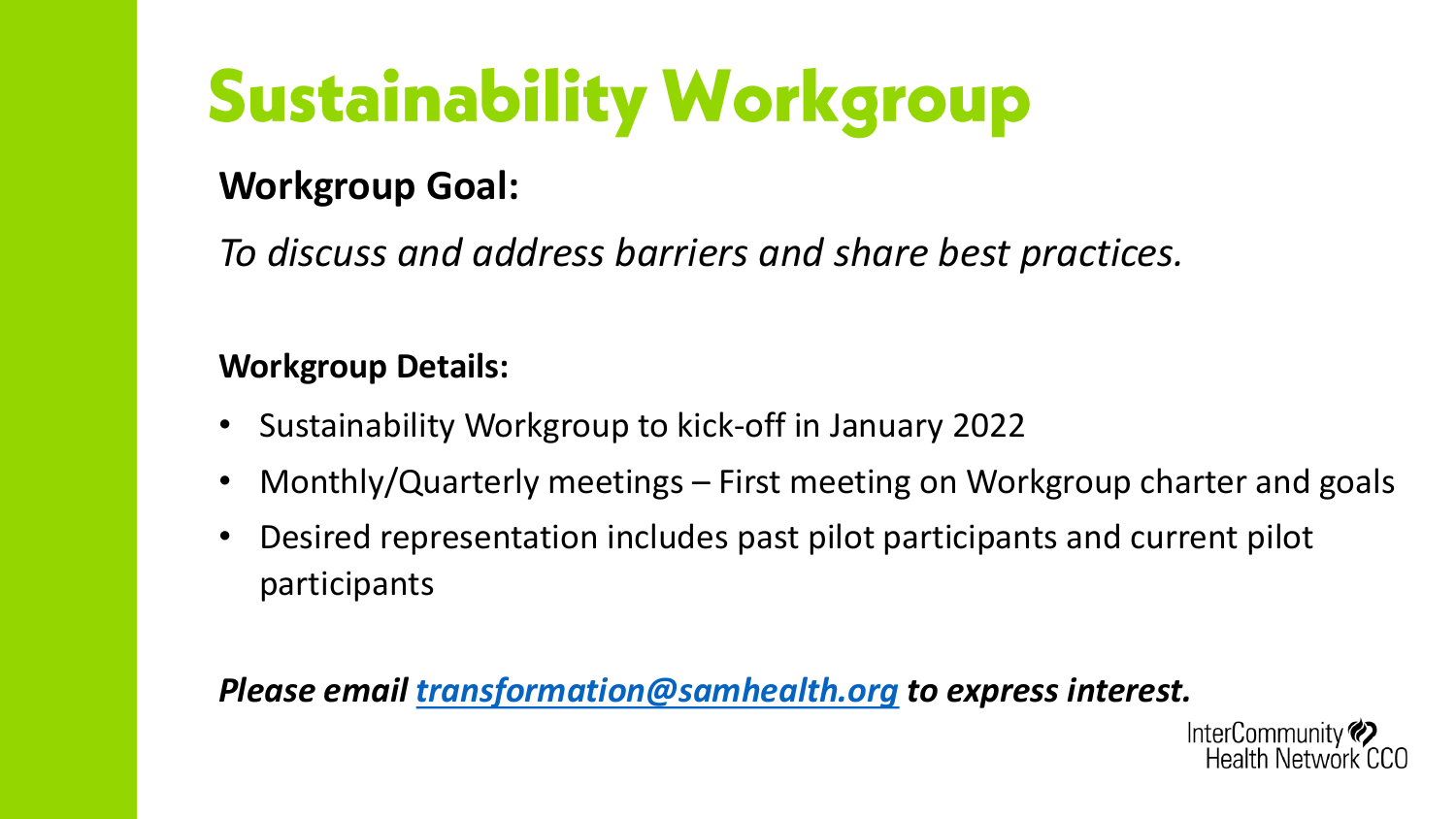## **Community Training Collaborative**

### **Collaborative Goal:**

*To develop a collaborative to leverage community training opportunities for THWs and behavioral health providers.*

#### **Collaborative Details:**

- Assess current training offering across IHN-CCO and its community partners.
- Identify gaps in training availability and develop a plan to build training opportunities.
- Assist trainers in applying for recognition and education credits.
- Communicate and coordinate training opportunities across the IHN-CCO service area.
- Ensure a collaborative structure led by IHN-CCO through memorandums of understanding that include provisions for the delivery of training, including funding, curriculum development, resource allocation, and trainings offered at a discount for Community Training Collaborative partners.
- Support a shared understanding of culturally and linguistically appropriate standards that should be included in each training.InterCommunity

Health Network CCO